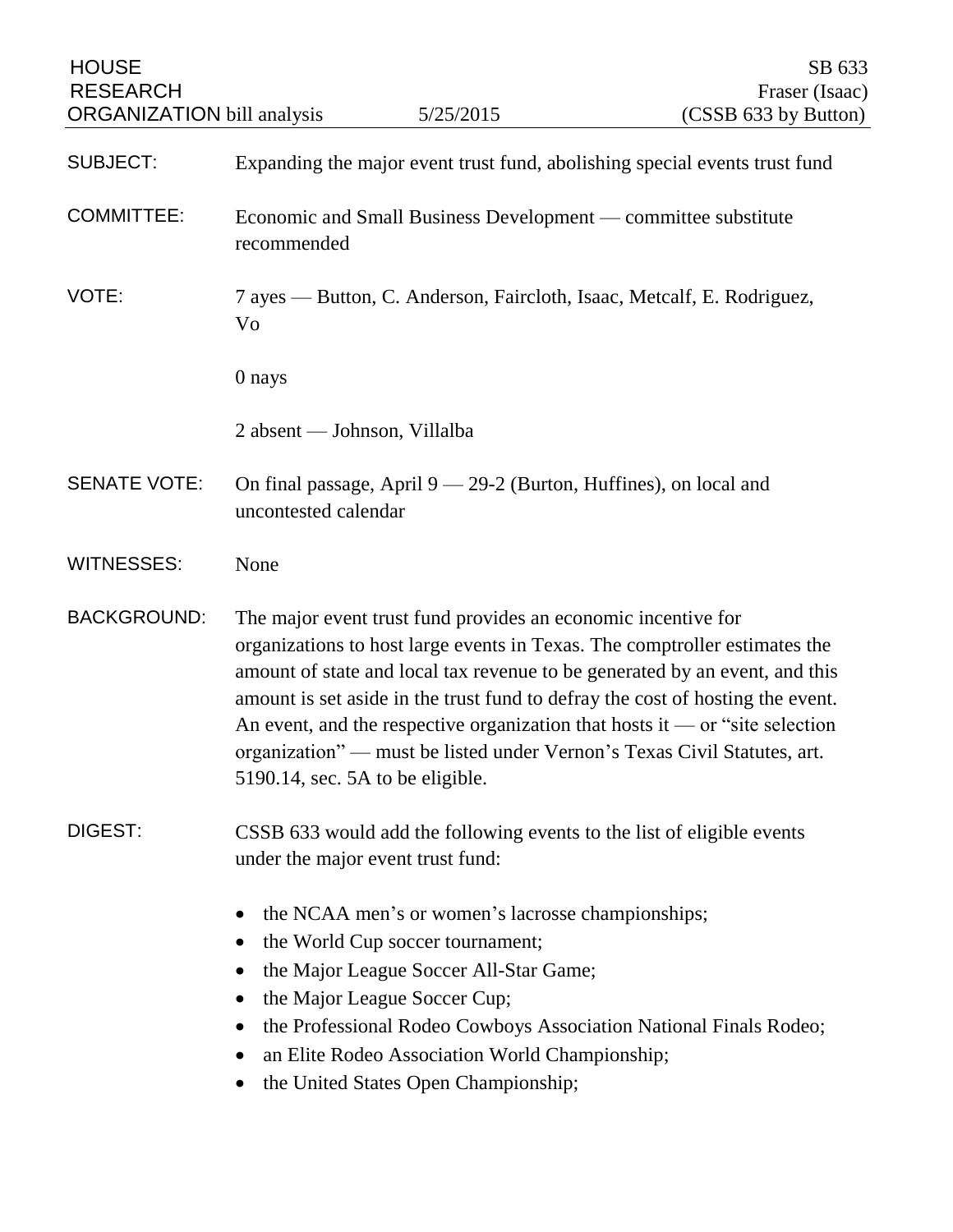## SB 633 House Research Organization page 2

- the Amateur Athletic Union Junior Olympic Games;
- the Moto Grand Prix of the United States: and
- a presidential general election debate.

The bill also would add the following site selection organizations that do not already appear in the statute for the events listed above:

- Dorna Sports;
- the Amateur Athletic Union;
- the Professional Rodeo Cowboys Association;
- the Elite Rodeo Association;
- Major League Soccer;
- the United States Golf Association; and
- the Commission on Presidential Debates.

CSSB 633 also would eliminate the special events trust fund.

The bill would take effect September 1, 2015, and any plan approved under the special events trust fund before the effective date would be governed by the law as it existed prior to that date.

**SUPPORTERS** SAY: CSSB 633 is necessary to maintain and advance the economic benefits that Texas garners from hosting large events. Large events create substantial tax revenues for the state and significant economic benefit to surrounding businesses, but other states, cities, and countries are beginning to compete more aggressively for large events. By adding eligible events to the major events trust fund, this bill would help Texas attract even more large events to the state and reap the economic benefit they provide.

> Over the course of the last few legislative sessions, the forms that economic development has taken in the state have been in flux. As concerns about transparency and accountability have arisen, different economic development programs have been expanded and combined. This bill would focus on the major event trust fund, which has had several accountability measures added to it during the 84th and 83rd regular